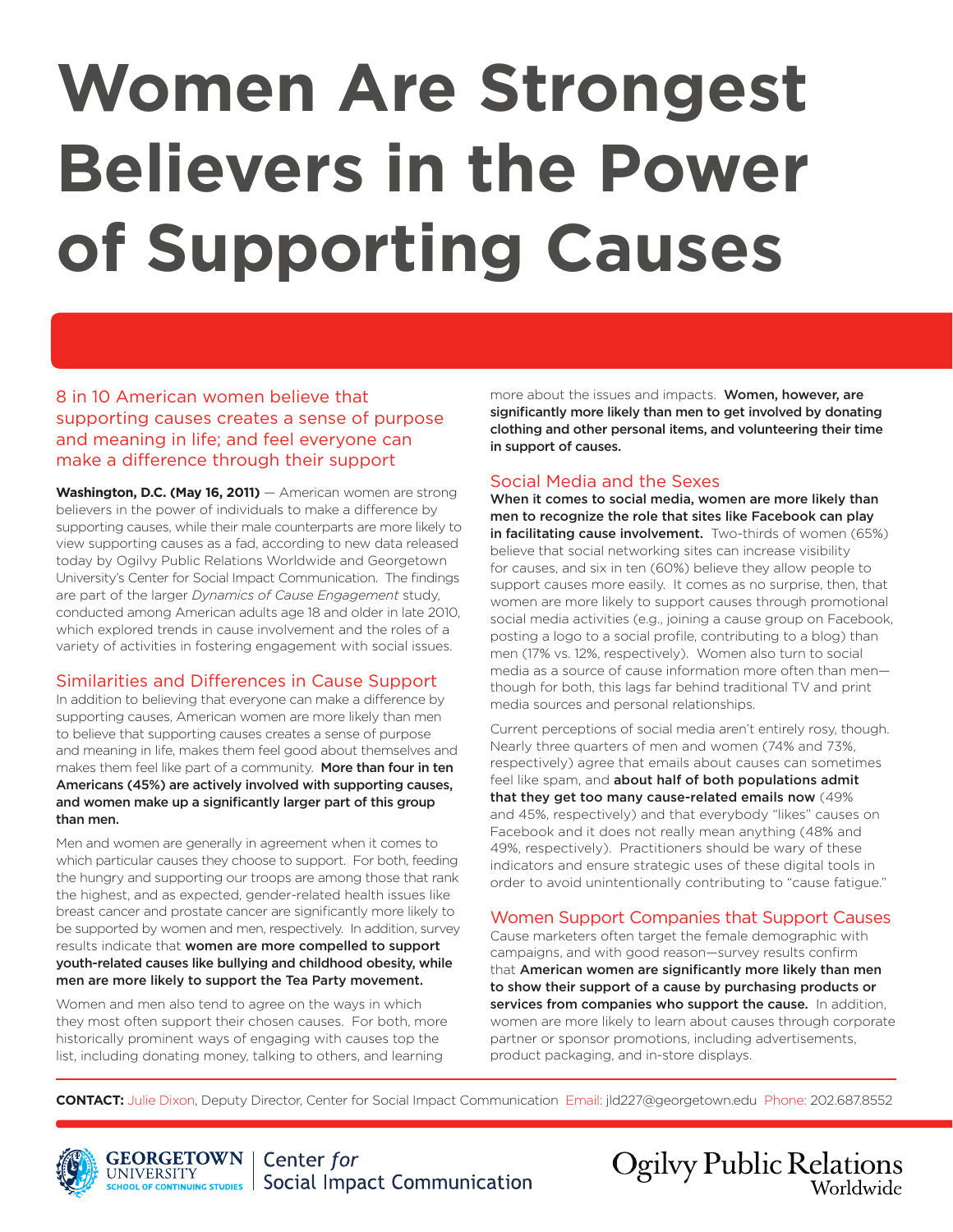## About the Survey

Ogilvy Public Relations Worldwide and Georgetown University's Center for Social Impact Communication developed the study with the objectives of showcasing trends in cause involvement and evaluating the role of a variety of activities in fostering engagement. An online survey was conducted by TNS Global among a nationally representative sample of 2,000 Americans ages 18 and over. The survey was fielded November 30 to December 22, 2010, and has a margin of error of +/-2.2% at the 95% confidence level. Throughout this report, an asterisk '\*' next to a number indicates a significant difference from the corresponding audience at the 95% level of confidence.

#### Key Findings **General Cause Beliefs**

Women are more likely than men to believe that supporting causes creates a sense of purpose and meaning in one's life, makes them feel good about themselves and enhances the

feeling of belonging to a community.

| <b>MEN</b> | <b>WOMEN</b> | <b>Strongly/Somewhat Agree</b>                                                 |                                                |
|------------|--------------|--------------------------------------------------------------------------------|------------------------------------------------|
| 73%        | 80%*         | believe everyone can make a difference by supporting causes                    | Not at all<br>involved                         |
| 71%        | 81%*         | Supporting a cause can give you a sense of purpose<br>and meaning in your life | 16%<br><b>Somewhat</b>                         |
| 68%        | 80%*         | Supporting causes makes me feel good about myself                              | involved<br>37%<br><b>Not verv</b><br>involved |
| 59%        | 68%*         | Supporting causes makes me feel like I am part of a community                  | 39%                                            |
| 43%*       | 37%          | Supporting causes has become a fad                                             | Not Involved<br>(not very/not                  |

**Additional key findings** will be released in upcoming weeks:

May 31 – Cause Involvement by Ethnicity

**June 13** – Cause Involvement by Generation

**June 30** – Cause Involvement and Behavior Change

#### **Cause Involvement**

Over four in ten of Americans (45%) are involved with causes, with higher concentrations of women.



#### **Top 5 Sources of Information**

Television & print media, personal relationships and websites are still the most important sources of information for learning about causes.

Although social media tools are lower on the list of main sources, they revealed to play a greater role for women than men.



#### **Top 6 Cause Involvement Activities**

The more historically prominent types of engagement (e.g., donating, learning more about the cause, signing a petition and volunteering) remain the most often means of cause involvement for both genders.



**Ogilvy Public Relations** 

Worldwide

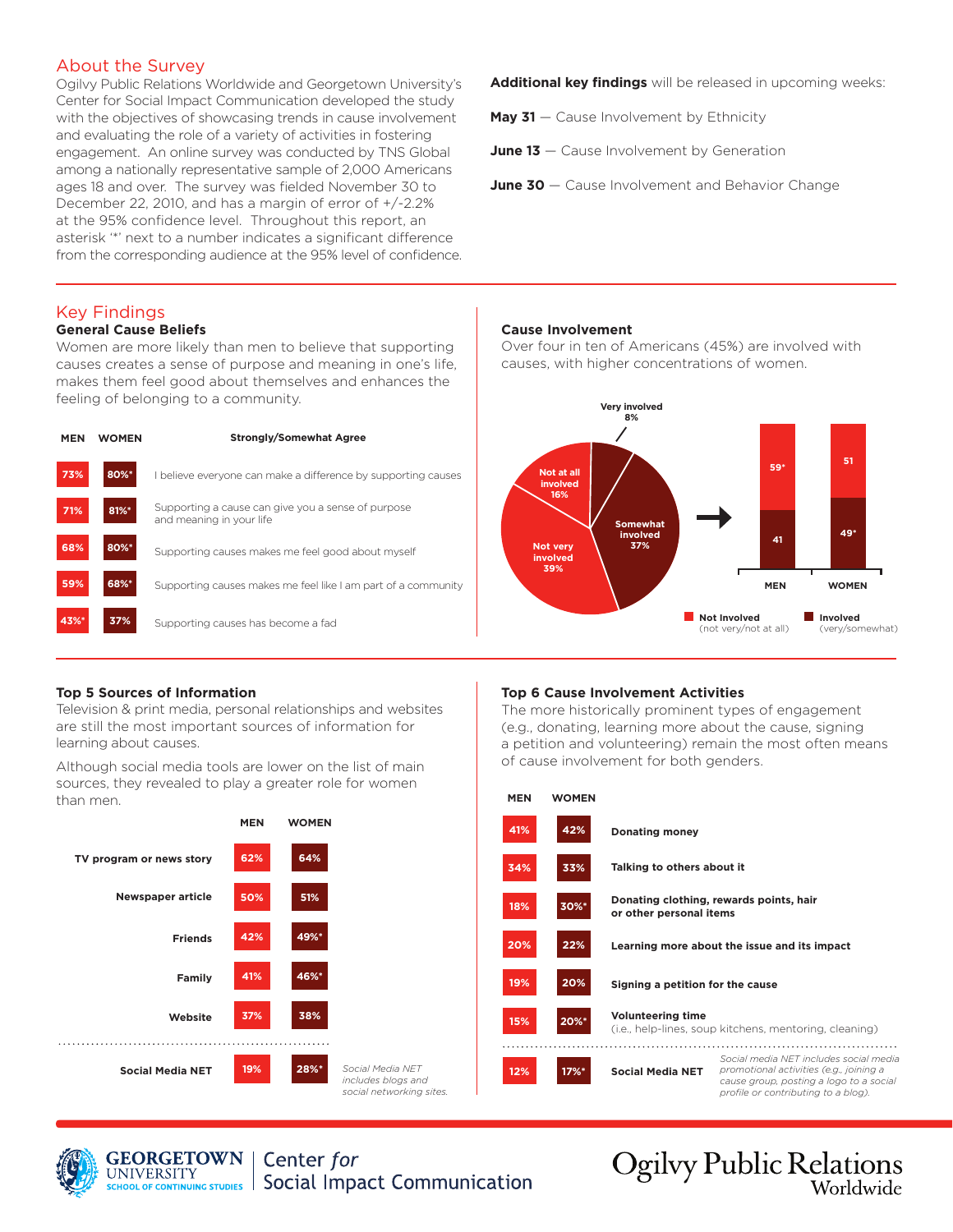#### **Involvement with Specific Causes**

Men and women alike share high involvement with feeding the hungry and supporting our troops. Gender-related issues such as breast and prostate cancer receive strong support from women and men, respectively.



#### **Prominent Causes in 2011**

Both genders agree that supporting our troops and feeding the hungry will continue to stand out in 2011.

| <b>MEN</b>                  | <b>WOMEN</b>                |
|-----------------------------|-----------------------------|
| Supporting our troops (38%) | Supporting our troops (38%) |
| Feeding the hungry (29%)    | Bullying $(34\%)$           |
| Tea party movement (27%)    | Childhood obesity (30%*)    |
| Global warming (27%)        | Feeding the hungry (29%)    |
| Bullying $(23%)$            | Breast cancer (29%*)        |
|                             |                             |

#### **Attention Drivers**

For both men and women, the main drivers of attention for a cause or social issue are having many people affected by it, a timely event or tragedy, and children being impacted. However, women are more likely than men to believe that causes can attract interest by having the support of a celebrity, a particular month dedicated to it and/or a social networking presence.





**GEORGETOWN** | Center for **UNIVERSITY** Social Impact Communication SCHOOL OF CONTINUING STUDIES

**Ogilvy Public Relations**<br>Worldwide